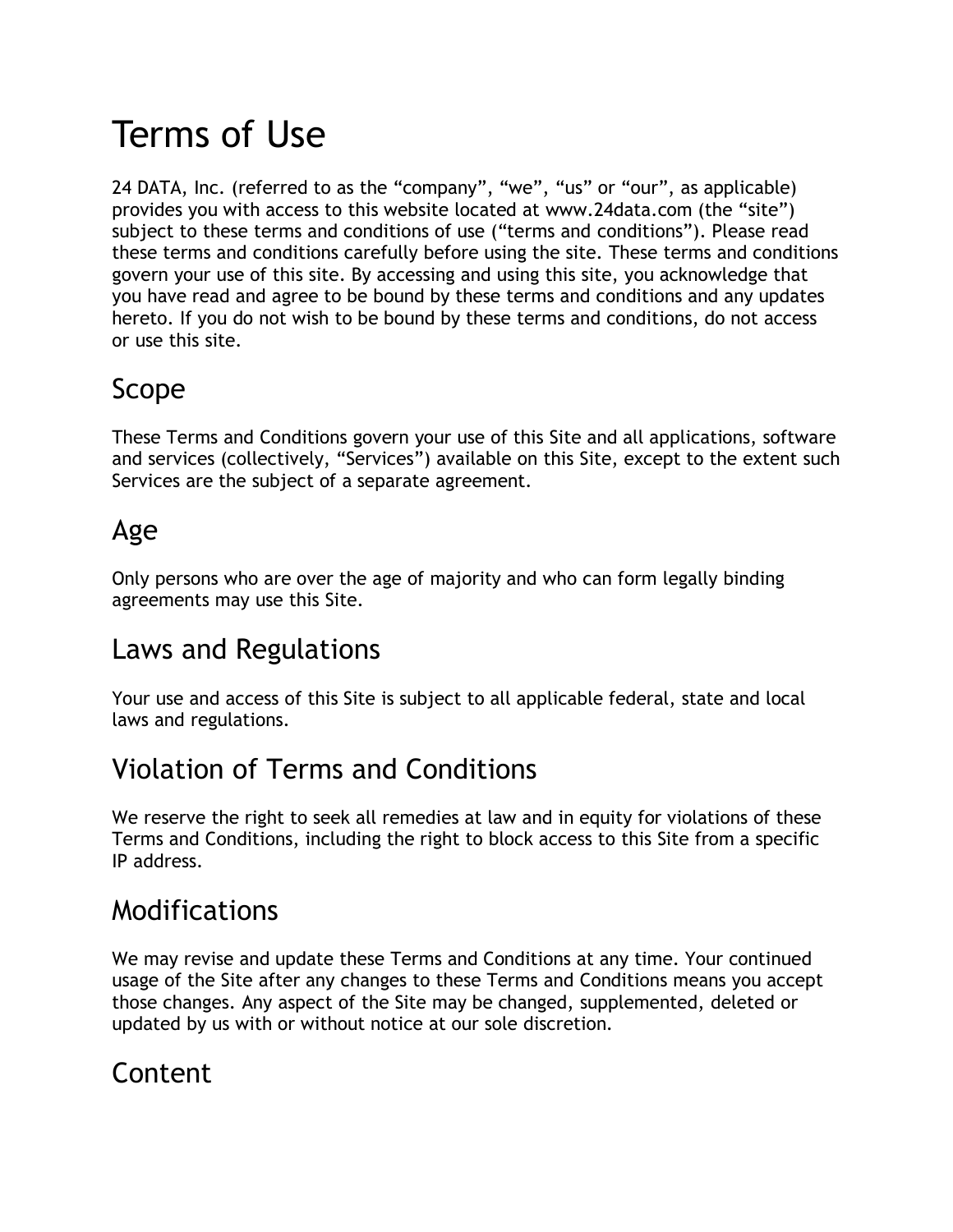The contents of this Site, including its "look and feel" (e.g. text, graphics, logos, images, and button icons), HTML code, editorial content, notices, software and other materials (collectively, the "Content") is protected by United States patent, trademark and other laws. The Content belongs to us or to other parties as indicated. You may not modify, copy, distribute, transmit, display, publish, sell, license, create derivative works from or use any Content available on or through the Site for commercial or public purposes without the express written permission of the Company. You may print or download a copy of the Content for your personal use as long as you keep intact all copyright and other proprietary notices. All rights not expressly granted herein are reserved to the Company and its licensors.

# Linked Sites

The Site may include links to third party websites and resources from time to time. The inclusion of any such link is provided solely as a convenience to you, and we make no representations or warranties regarding any such linked site or any content or services provided at such linked site.

# Use of "Cookie" File Features

We reserve the right to store information on your computer in the form of a "cookie" or similar file for purposes of modifying the Site to reflect your preferences. [Cookie](https://24data.com/cookie-disclosure)  **[Disclosure](https://24data.com/cookie-disclosure)** 

#### User Submissions

Any personal information you submit to us via this Site is governed by the Privacy Policy. We do not accept ideas, concepts, inventions or techniques for new services through the Site ("Submission"). If such Submissions are submitted by you through this Site or via email, you agree that such Submission is non-confidential for all purposes. You automatically grant, or warrant that the owner of any content or intellectual property contained in the Submission, including but not limited to personal information belonging to another individual, has expressly granted to us a royaltyfree, perpetual, irrevocable, worldwide, nonexclusive license to use, communicate, reproduce, modify, display, distribute, publish, translate and exploit such Submission in any media or medium, or any form, format, or forum now known or hereafter developed.

## Warranty Disclaimer

This site, including without limitation, any information, content and services made available on this site, are provided "as is." The company makes no representations or warranties of any kind or nature whatsoever regarding: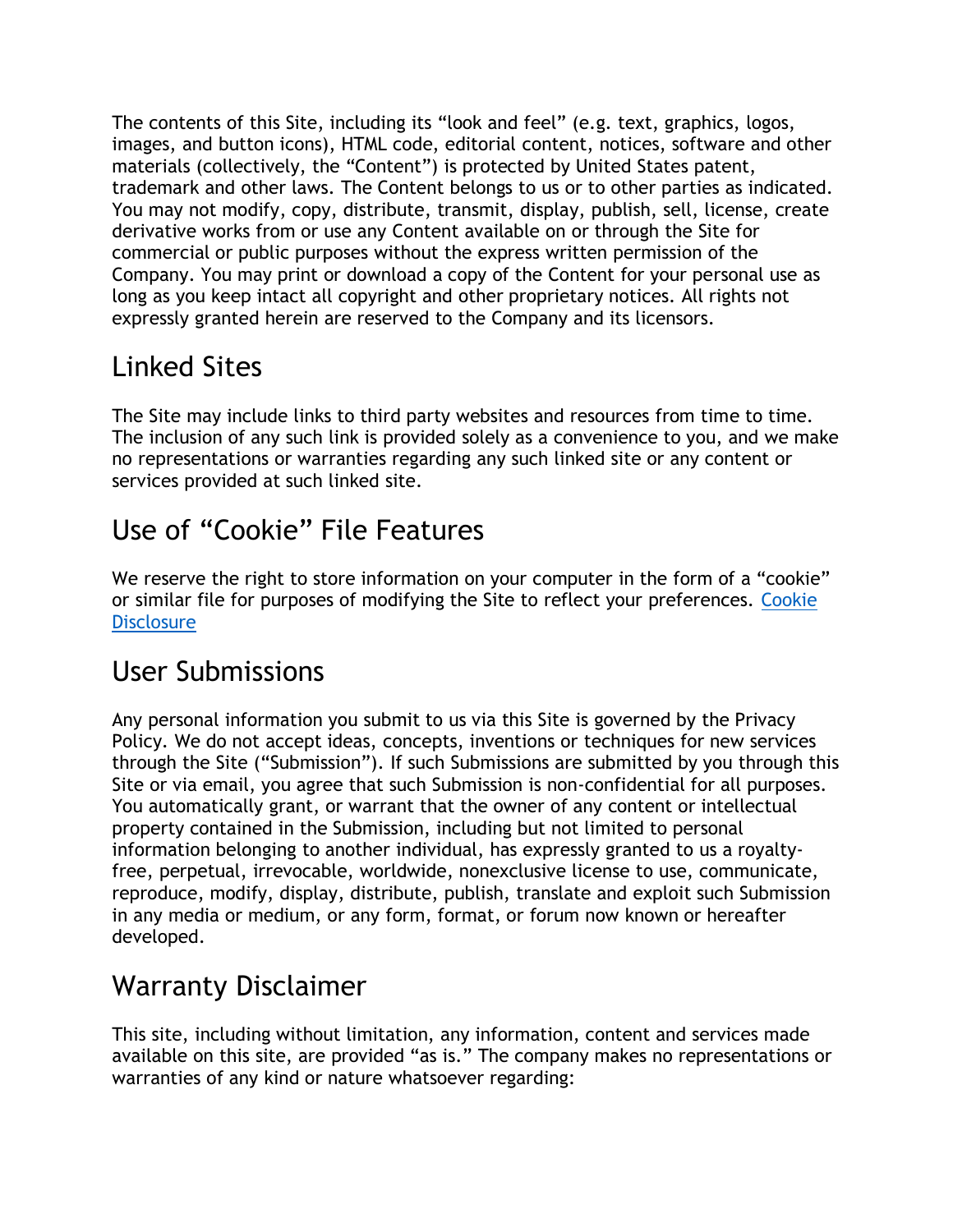The content or services of the site or links to other outside web sites;

or

The accuracy, completeness, security, availability or timeliness of the content, information or services provided on or through the use of the site.

The company, to the fullest extent permitted by law, disclaims all warranties, either express or implied, statutory or otherwise, including but not limited to the implied warranties of merchantability, non-infringement and fitness for a particular purpose. The company does not represent or warrant that your access will be uninterrupted or error-free, that defects will be corrected, or that the site or the material accessible from the site are free of viruses or other harmful components.

## Limitation of Liability

The company is not liable for any direct, indirect, incidental, special, or consequential damages, losses or expenses arising in connection with this site or any linked site or use thereof or inability to use by any party, or in connection with any failure of performance, error, omission, interruption, delay, defect in operation or transmission, computer virus or line or system failure, even if the company has been advised of the possibility of such damages.

#### Indemnity

You agree to indemnify, defend and hold harmless the Company and its officers, directors, employees, and agents from all claims and against all losses, expenses, damages and costs, including reasonable attorney fees, arising out of or related to your access or use of the Site or the Services offered through the Site, your inability to access or use this Site or the Services offered through the Site, or use by a person accessing the Site using your name and password.

#### Governing Law

These Terms will be governed by and construed in accordance with the laws of the State of Florida, and you submit to the non-exclusive jurisdiction of the state and federal courts located in Florida for the resolution of any disputes.

## Governing Language

To the fullest extent permitted by law, the controlling language for these Terms and Conditions is English. Any translation of these Terms and Conditions has been provided for your convenience only.